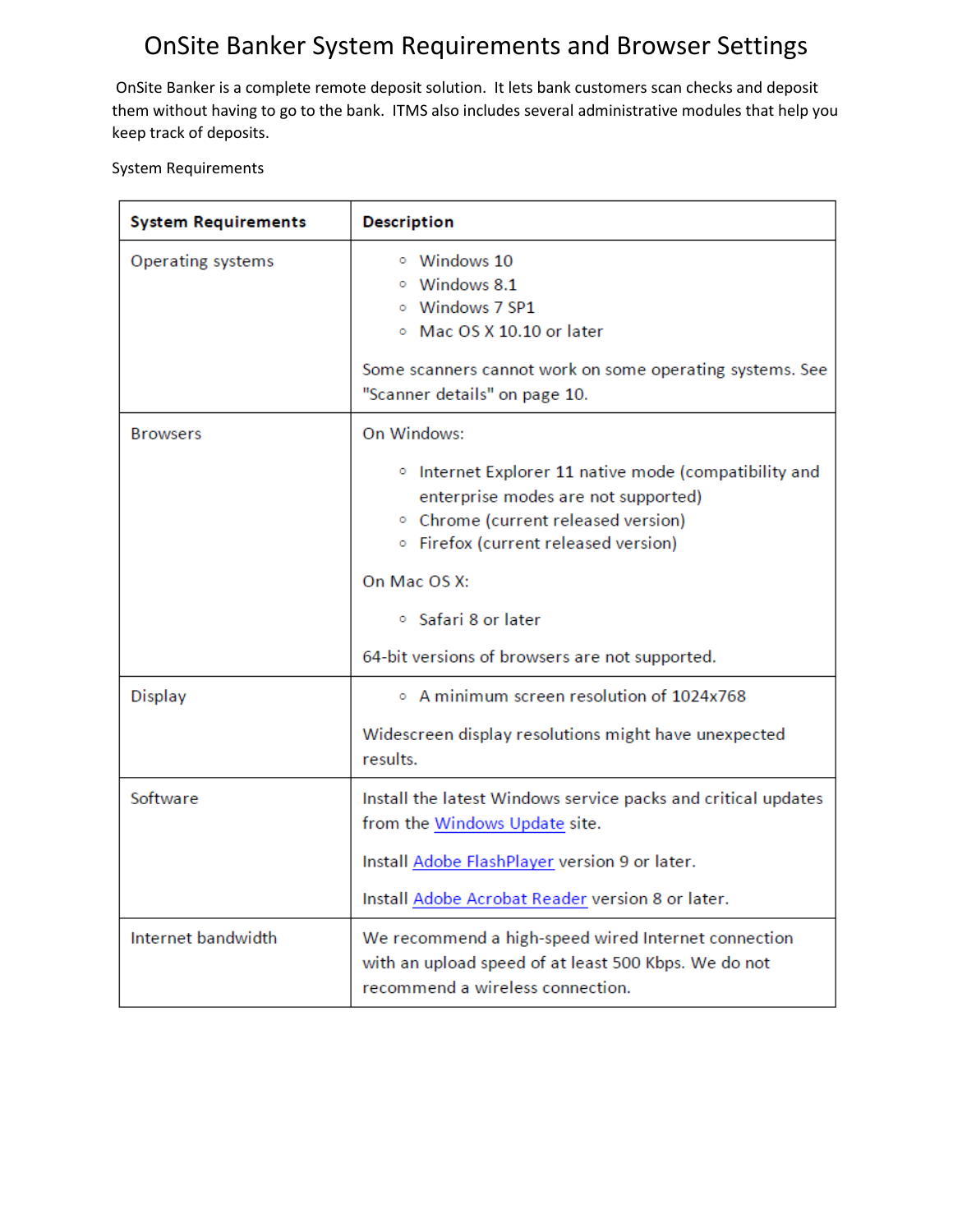# **Internet Explorer support details**

OnSite Banker does not support versions of Internet Explorer earlier than 11. It also does not support using Internet Explorer's compatibility view modes.

If you are using a version of Internet Explorer earlier that 11, you must upgrade Internet Explorer or use another browser.

Upgrading Internet Explorer

To upgrade Internet Explorer, use the Windows Update feature in Windows. You can access Windows Update from the list of programs on the Start Menu. Contact your organization's technical support for more information about updating Internet Explorer.

### Using another browser

If you cannot upgrade Internet Explorer, you can use Chrome or Firefox to access ITMS. You can download these free browsers from their websites:

- Chrome:<https://www.google.com/chrome/browser/desktop/index.html>
- Firefox:<https://www.mozilla.org/en-US/>

### Compatibility view

You cannot use ITMS in the internet Explorer's compatibility view. To remove ITMS from the compatibility view list: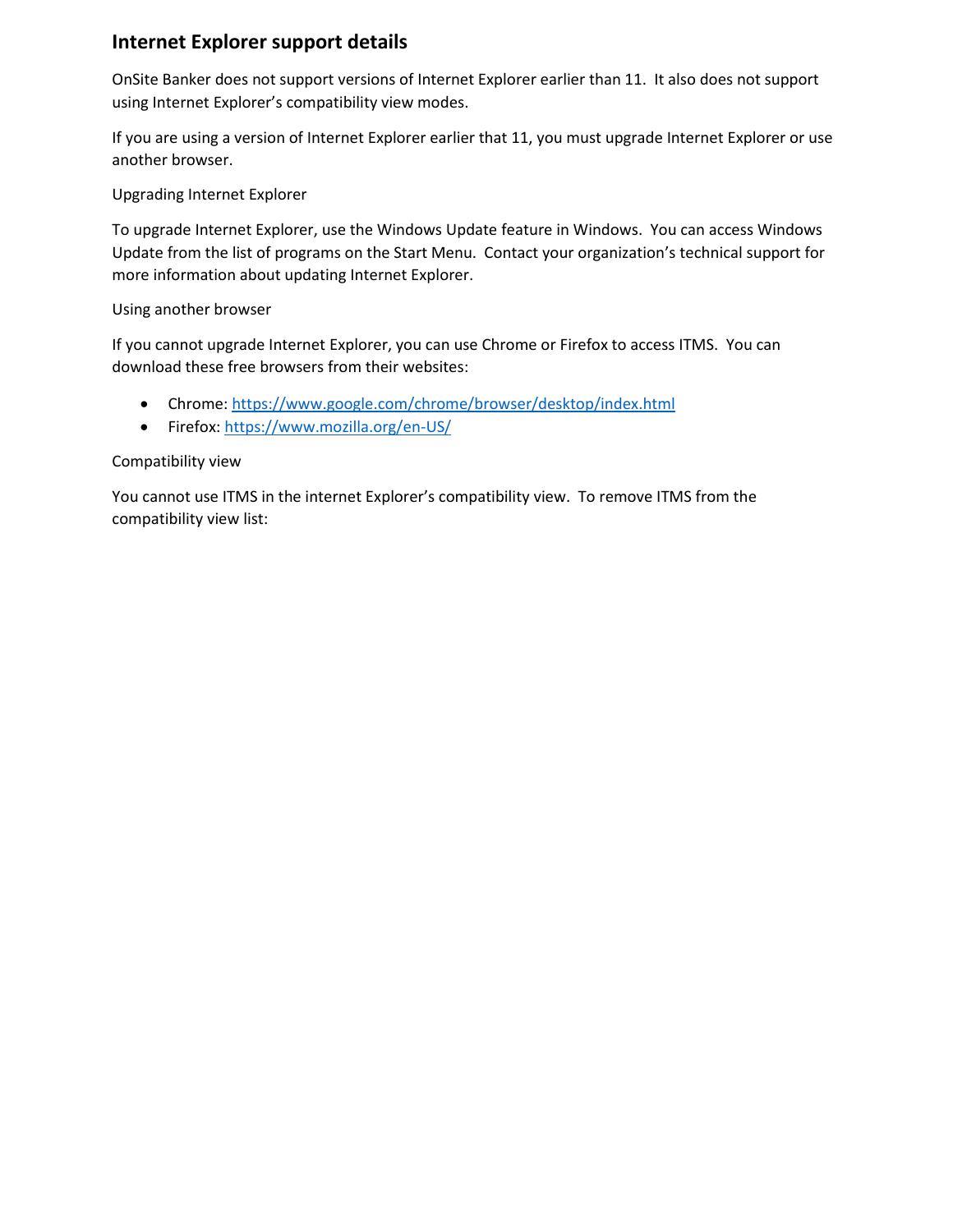- 1. Open Internet Explorer.
- 2. Select Tools > Compatibility View Settings. (The Tools menu is the gear icon in the top right of the browser.)

The Compatibility View Settings dialog appears.

| <b>Compatibility View Settings</b>                            | $\overline{\mathbf{x}}$ |  |
|---------------------------------------------------------------|-------------------------|--|
| Change Compatibility View Settings                            |                         |  |
| Add this website:                                             |                         |  |
|                                                               | Add                     |  |
| Websites you've added to Compatibility View:                  |                         |  |
| itms-online.com                                               | Remove                  |  |
|                                                               |                         |  |
|                                                               |                         |  |
|                                                               |                         |  |
|                                                               |                         |  |
|                                                               |                         |  |
|                                                               |                         |  |
| V Display intranet sites in Compatibility View                |                         |  |
| V Use Microsoft compatibility lists                           |                         |  |
| Learn more by reading the Internet Explorer privacy statement |                         |  |
|                                                               |                         |  |
|                                                               | Close                   |  |
|                                                               |                         |  |

- 3. Select the ITMS website and then click Remove. For example, "itms-online.com".
- 4. Click Close.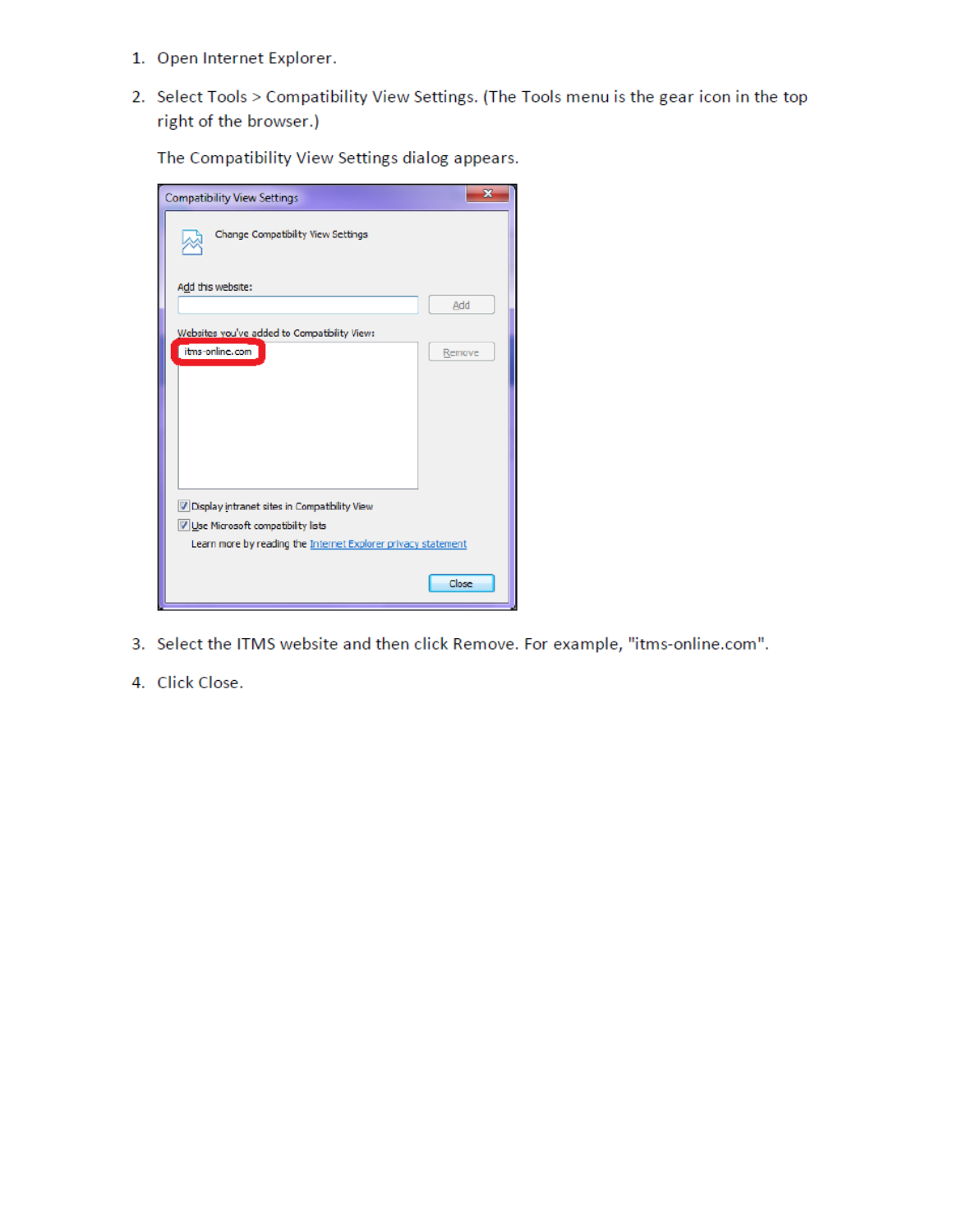# **Configuring Internet Explorer**

If you use Internet Explorer, there are some settings you must configure to use OnSite Banker.

## To configure internet Explorer for OnSite Banker:

1. Open Internet Explorer.

If you are using Windows 7 or later, right-click your shortcut for Internet Explorer are click "Run as Administrator".

- 2. Click the Tools button 23.
- 3. Select Internet Options.
- 4. Disable the popup blocker:
	- a. In Internet Options, open the Privacy tab.
	- b. Under Pop-up Blocker, click Settings.
	- c. In the Address bar, enter each URL that you use to access ITMS, and then click Add. For example, add https://www.itms-online.com.
	- d. Click Close.

If you have other popup blockers, add the same web addresses to their safe lists.

- e. Leave the Internet Options window open.
- 5. Create trusted sites:
	- a. In Internet Options, open the Security tab.
	- b. Select Trusted Sites.
	- c. Click Sites.
	- d. In the Address field, enter each URL that you use to access ITMS, and then click Add. For example, add: https://www.itms-online.com.
	- e. Close the Trusted sites dialog box.
	- f. Leave the Internet Options window open.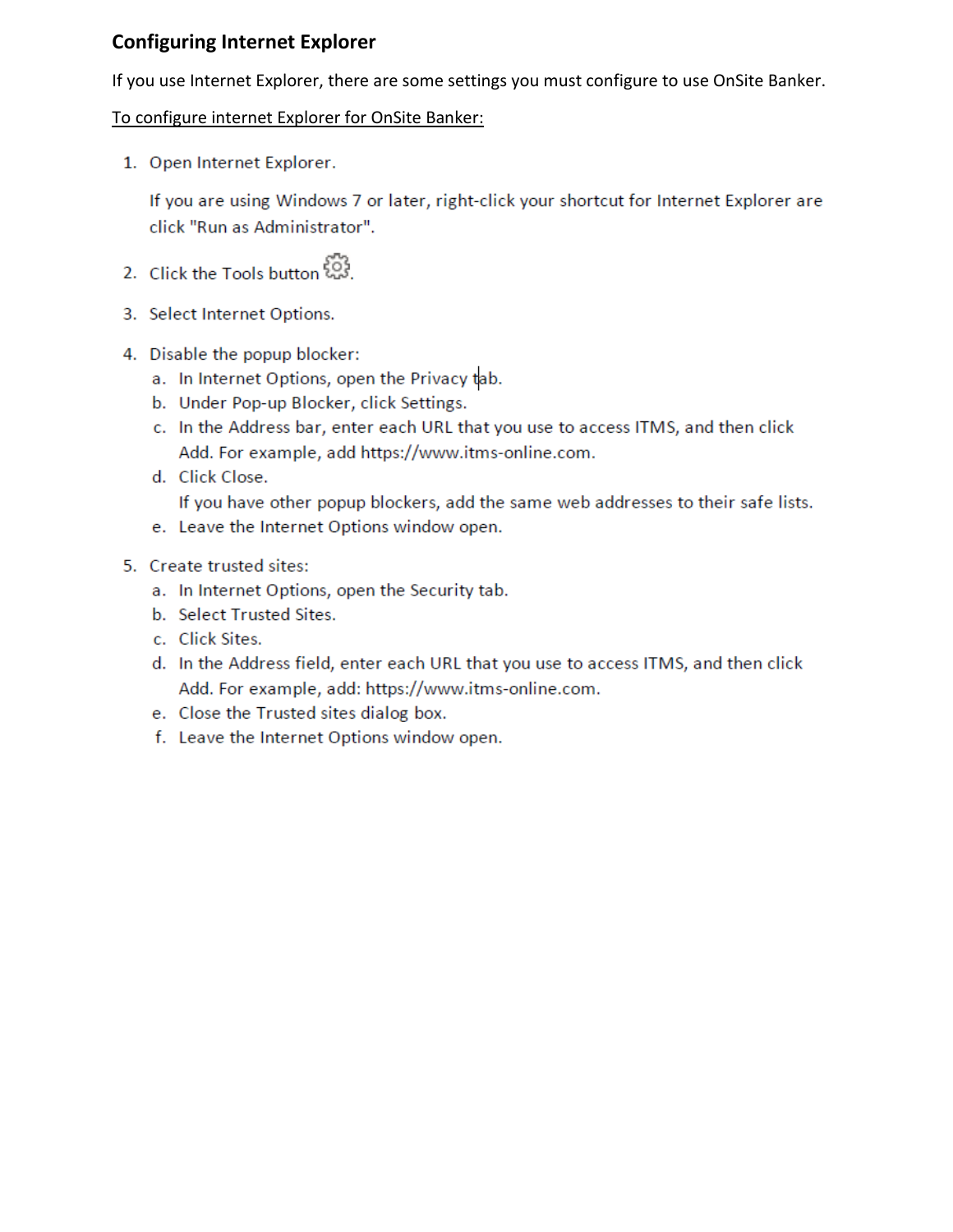- 6. Enable copying and pasting for your trusted sites:
	- a. On the Security tab, with Trusted Sites selected, click Custom Level. The "Security Settings - Trusted Sites Zone" dialog opens.
	- b. Scroll to the Scripting section.
	- c. Set "Allow Programmatic Clipboard Access" to Enable.
- 7. If you use the RDM EC9600i series network scanner (EC96XX), enable data sources across domains:
	- a. Scroll to the Miscellaneous section.
	- b. Set "Access data sources across domains" to Enable.
- 8. If you want to install the SCM from the ITMS site:
	- a. Scroll to the "ActiveX controls and plug-ins" section.
	- b. Set "Automatic Prompting for ActiveX Controls" to Enable.
- 9. Save and close all the dialog windows.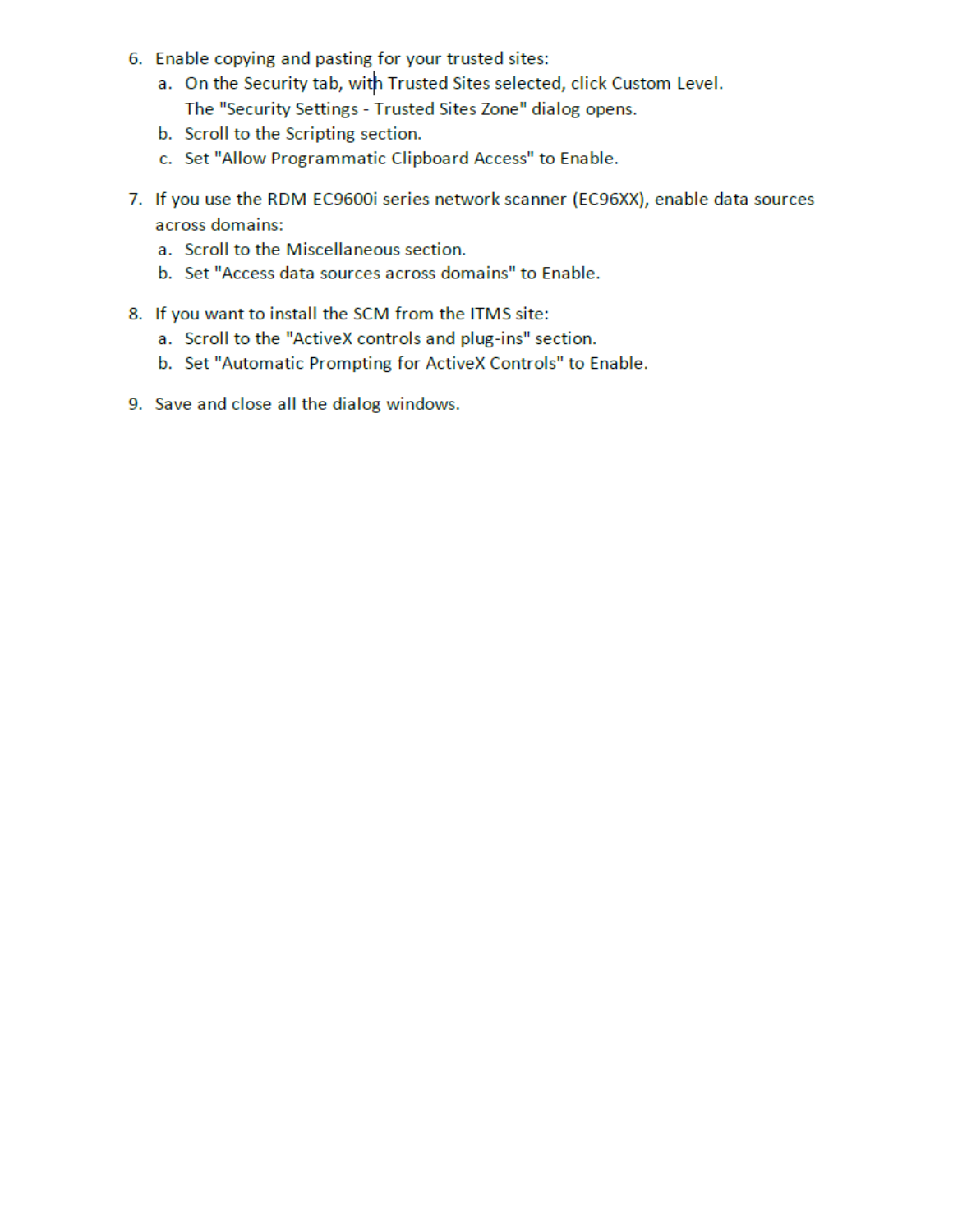## **Configuring Chrome**

If you use Chrome, you might need to allow popups.

## To allow ITMS popups in Chrome:

- 1. Open Chrome.
- 2. Click the Menu button  $\equiv$ .
- 3. Click Settings.
- 4. Scroll to the bottom of the page and click Show Advanced Settings.
- 5. Under Privacy, click Content Settings.
- 6. Under Pop-ups, click Manage Exceptions.
- 7. For Hostname Pattern, enter itms-online.com
- 8. For Behavior, select Allow.
- 9. If you use other sites to access ITMS, enter these web addresses as well.
- 10. Click Done.
- 11. Close the Content Settings dialog and then the Settings tab.
- 12. If you have other popup blockers, add the same web addresses to their safe lists.